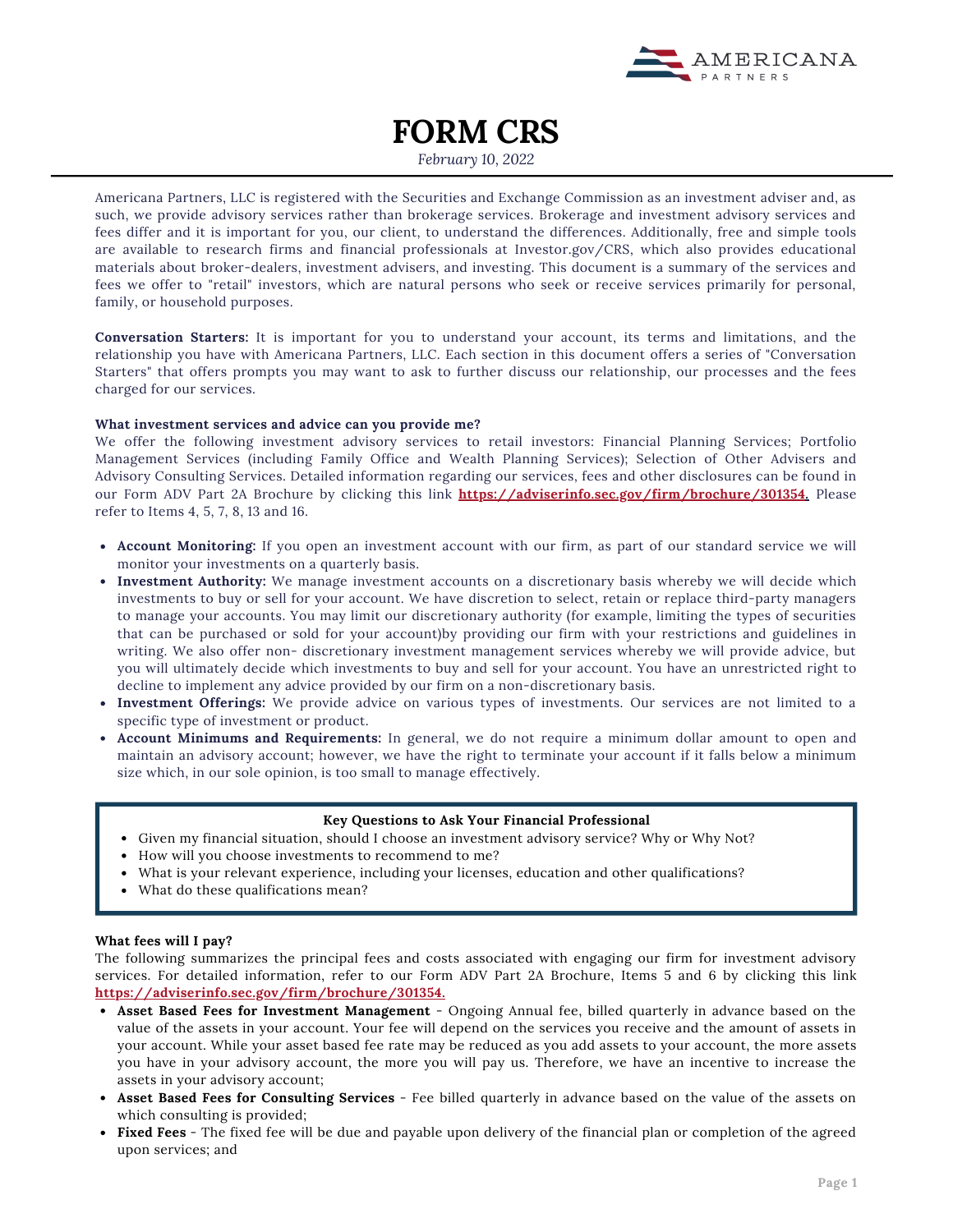

- **Other Advisory Fees** You will pay additional advisory fees charged by third-party money managers (i.e., independent managers), which are separate and apart from our fees.
- Clients pay the following additional fees and/or expenses. Examples of the most common fees and costs applicable to our clients are:
	- Platform fees, custodian fees and account maintenance fees;
	- Fees related to mutual funds and exchange-traded funds;
	- Transaction charges when purchasing or selling securities including trade-away fees; and
	- Other product-level fees associated with your investments.

You will pay fees and costs whether you make or lose money on your investments. Fees and costs will reduce any amount of money you make on your investments over time. Please make sure you understand what fees and costs **you are paying.**

#### **Key Questions to Ask Your Financial Professional**

- Help me understand how these fees and costs might affect my investments.
- If I give you \$10,000 to invest, how much will go to fees and costs, and how much will be invested for me?

What are your legal obligations to me when acting as my investment adviser? How else does your firm make **money and what conflicts of interest do you have?**

When we act as your investment adviser, we have to act in your best interest and not put our interest ahead of yours. At the same time, the way we make money creates some conflicts with your interests. You should understand and ask us about these conflicts because they can affect the investment advice we provide you. Here **are some examples to help you understand what this means.**

- **Revenue Sharing:** We have entered into an agreement with Dynasty Capital Strategies, LLC ("DCS"), an affiliate of Dynasty Financial Partners, LLC ("Dynasty") to sell, via a note, an agreed percentage of the revenue generated by our firm and in return DCS receives a fixed amount of funds payable over an agreed time frame. These notes are only made available for advisors who are and remain members of the Dynasty network of registered investment advisers. These arrangements present certain conflicts of interest due to the fact that we may be incentivized to use the services of Dynasty.
- **Third-Party Payments:** Certain financial professionals providing investment advice on behalf of our firm are registered representatives with a broker-dealer. These representatives receive compensation in connection with the purchase and sale of securities or other investment products. This compensation earned by these persons is separate and in addition to our advisory fees. This practice presents a conflict of interest because they have an incentive to recommend investment products based on the compensation received rather than solely based on your needs.
- **Other Third-Party Payments:** Certain financial professionals providing investment advice on behalf of our firm are licensed as independent insurance agents. These persons will earn commission-based compensation for selling insurance products. Insurance commissions are separate and in addition to our advisory fees. This practice presents a conflict of interest because they have an incentive to recommend insurance products to you for the purpose of generating additional commissions.

Refer to our Form ADV Part 2A Brochure, Items 5, 10, 12 and 14, by clicking this link **<https://adviserinfo.sec.gov/firm/brochure/301354>** [t](https://adviserinfo.sec.gov/firm/brochure/301354)o help you understand what conflicts exist.

#### **Key Questions to Ask Your Financial Professional**

How might your conflicts of interest affect me, and how will you address them?

### **How do your financial professionals make money?**

The financial professionals providing advisory services to you are compensated in the form of a salary and bonus. Their compensation is based on the revenue the firm earns from the person's services or recommendations. The more advisory services they provide and investment assets they manage, the more they can earn. The bonus compensation paid to our financial professionals involves a conflict of interest because they have a financial incentive to increase revenues on your and other clients' accounts.